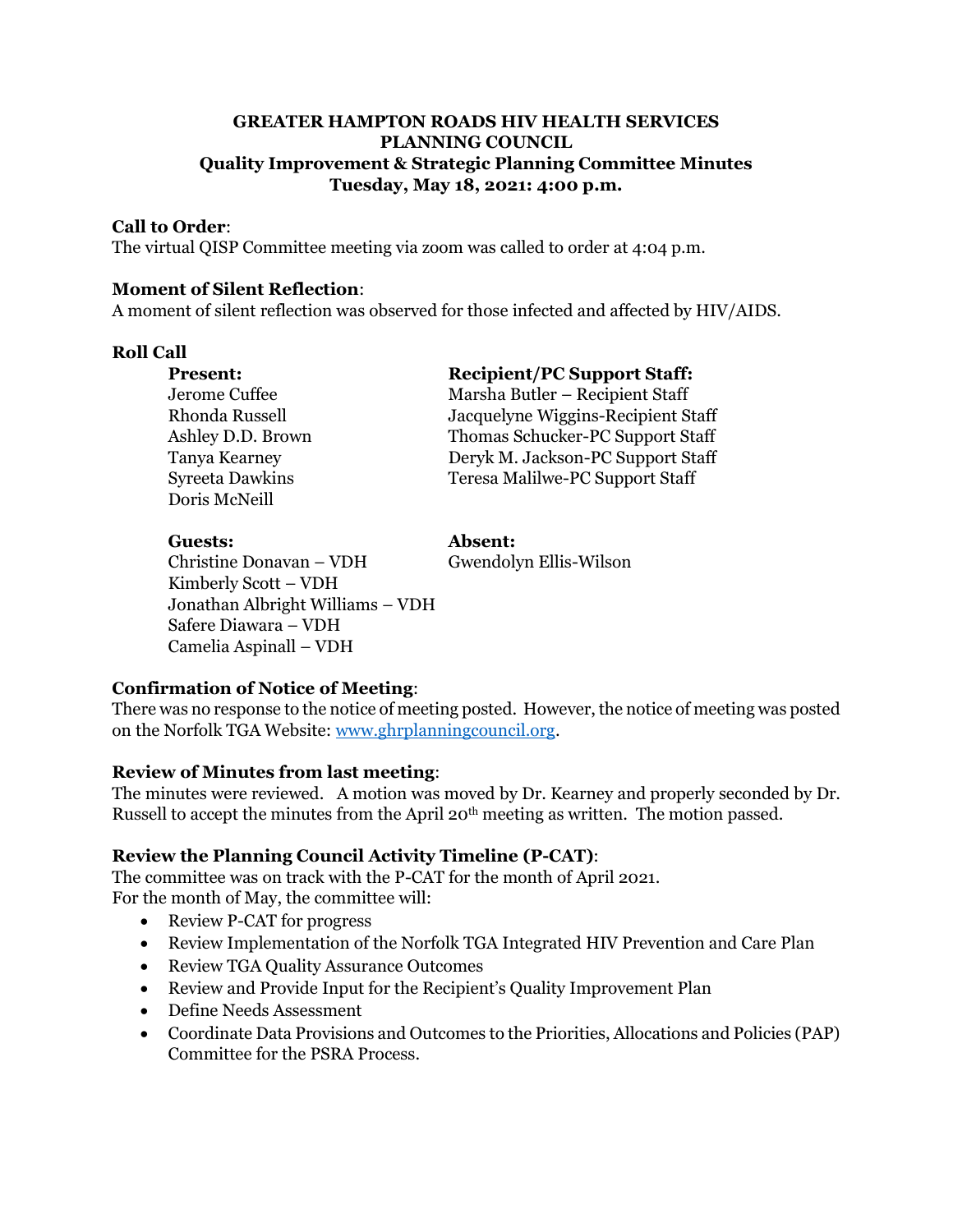## **Parking Lot Items**:

## **Norfolk TGA Triennial Needs Assessment**:

The committee was still in the early stages of planning for the Triennial Needs Assessment and reviewing the previous RFP. The committee also discussed funding for the Triennial Needs Assessment. Because of the reduction in the grant award for the fiscal year, Part A will not have sufficient money to fund the Triennial Needs Assessment. Dr. Kearney provided some feedback on the RFP.

For part of this meeting, VDH was supposed to bring back some surveys that have been done over the last couple of years. In order to assist with the Part A Norfolk TGA Needs Assessment process, the committee was going to see if there are some sub-recipients that have done a needs assessment who could share the information. The committee was also going to look at the whole Needs Assessment process for those Ryan White Providers and the non-Ryan White Providers.

VDH did send some surveys which were included in the packet. The committee reviewed and discussed the surveys including the Statewide survey for COVID-19 Needs Assessment.

Ms. Kimberly Scott from VDH gave a brief overview of the surveys which was a quick outreach to the providers network as well as VDH consumers. The surveys were administered to find out what their needs were, what their challenges were, their fears and what services that they had related to the COVID-19 once the pandemic began. The data will show the number of respondents from the surveys that were sent out throughout the State of Virginia.

Ms. Scott responded to questions from the committee members including questions about:

• 67% respondents indicated that seeing their doctor/attending appointments had changed. How did this change?

Ms. Scott noted that the majority of clients, including some of the 67% who responded, began to see their physicians and their clinicians through telehealth. A small percentage of clients opted not to use telehealth and ended up seeing their physicians/clinicians only once that year before the pandemic.

With regard to telehealth and for those patients who did not have access to the technology to do that, many of the physicians, once they learned about this problem, were willing to do it over the phone so that the client could remain engaged in care. Medicaid eventually allowed that to be considered as a service.

• What time period was this done?

Ms. Scott noted that the survey was done in April of 2020.

Ms. Scott noted that VDH received Five Hundred and Nine Thousand Dollars (\$500,009.00) in CARES Act funding and was working to quickly get this funding out in order to determine needs. Whatever needs that could not be met, VDH committed to providing funding with Ryan White Part B funding.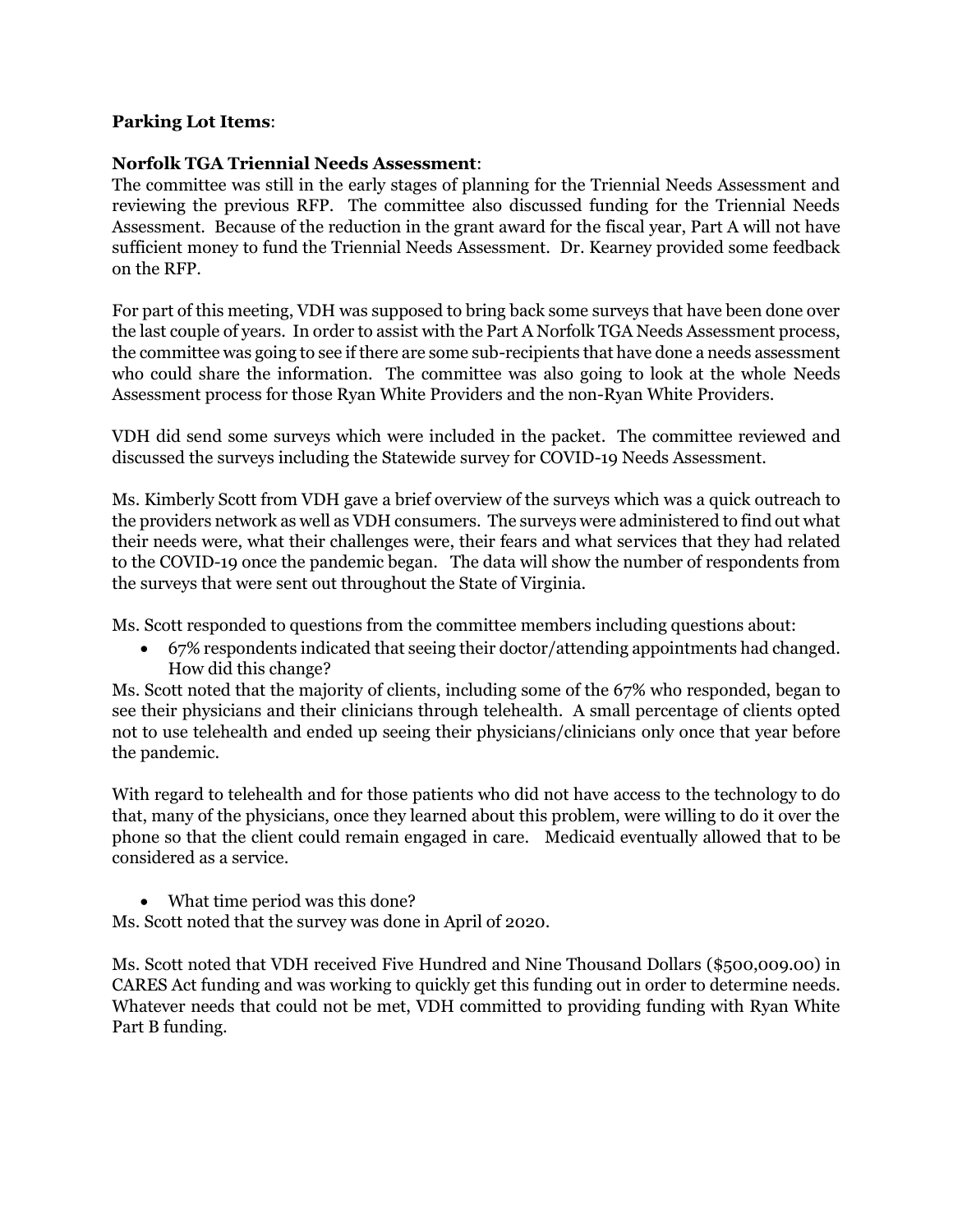Part B can also share subsequent data, which is not so much through a survey, but through an analysis of Service Utilization data what services VDH saw increase in utilization from the time the survey was done to the end of the past grant year for Ryan White Part B.

## **Review Service Standards**:

The committee continued working on the Part A Norfolk TGA Service Standards by reviewing the Project Officer's comments on the three Service Standards that she provided. The Project Officer reviewed Non-Medical Case Management Standard. In which she advised not to include Performance Measures, but to still include Standard Measures.

The Project Officer was reviewing some of the implementation of the Service Standards and how they are developed to make sure that they are in line with the HRSA/HAB recommendations of creating Service Standards.

However, when creating Service Standards in 2016/2017, the committee adhered to the HRSA/HAB Guidance which requires the following to be addressed in each Service Standard:

- It should have a Service Standard Category Definition.
- It should have an Intake and Eligibility Process
- It should have key components and Activities.
- What a Qualified Personnel Qualification would be
- An Assessment or Service Plan
- Transition and Discharge Procedure
- Case Closure Protocol
- Client Rights and Responsibilities
- Grievance Process
- Cultural and Linguistic Competency
- Privacy and Confidentiality
- Recertification Requirements

During the last revision, most of the components were removed. It was noted that the old Service Standards, which included the above-mentioned components are still available for the committee to re-review and update.

After extensive discussion, Dr. Kearney moved a motion which was properly seconded by Jerome to re-review the old Service Standards that are still available, update them, where appropriate, include COVID-19, telehealth visits, and remote work, and remove all the Performance Measures. The motion passed with:

- $o$  Navs
- 0 Abstentions

Support Staff will edit the Service Standards as recommended and have them out for review by the committee before the June 15th QISP Committee meeting.

## **New Business**:

## **Coordinate Data Provisions on Outcomes to the Priorities, Allocations and Policies Committee for the PSRA Process**:

The data provision for the PSRA Process: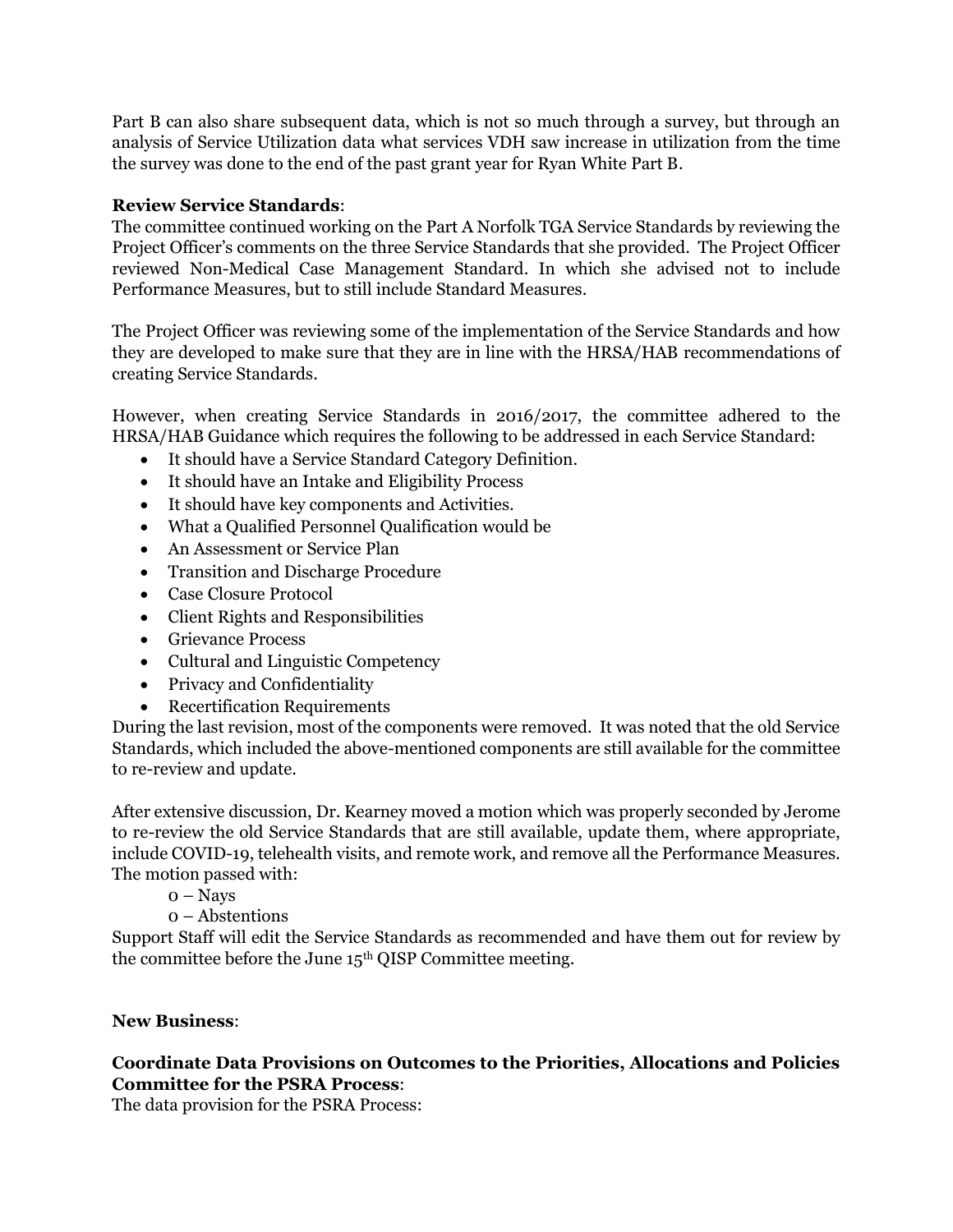- At the committee's request, a request was made to VDH for the Data Sources which Christine and Ashley from VDH had conducted and which the committee did review. It was recommended for the committee to review that data and determine if that is the data source the committee would like to use for the PSRA Process.
- Support Staff will make the standard request to the Recipient's Office for the threeyear trending documentation of Service Utilization for 2018, 2019 and 2020 along with funding for each year.
- Support Staff will work with the Program Staff in updating the EIS data.

Support Staff Discussed the different data sets that were used at last year's PSRA Process which will also be included in the process for the upcoming PSRA Session.

# **Day 1 Packet**:

- 2020/2021 Notice of Award. This year, the Planning Council will look at the 2021/2022 Notice of Award.
- The current grant score.
- Last year's Attachment 5 for the grant application. This will identify other funding opportunities in the area, and other funding streams, as well as some other CDC funded Prevention activities that may take place.
- Review 2020/2021 Expenditures and Service Utilization and the 2020 End of Year Data which is the EIS data which will be provided by the Program Staff.
- The PSRA Activity which, this year, participants will rank 1-10, how important a service is.
- There will be a presentation of the epi-profile. Support Staff will make a request to VDH for the epidemiological profile.
- Will look at each demographical breakdowns; that is, a four-year trend of Service Utilization Data.

## **Day 2**:

The Council will start looking at the data sets which will be used to prioritize data. Currently, these are:

- 2018 Red Ribbon Exercise
- 2019 Red Ribbon Exercise
- 2017 Consumer Survey
- 2017 Triennial Needs Assessment: The two question Services most used/Services most needed. These will be updated in accordance with the activity.
- Historical spending (Allocated versus Spending)

The Planning Council will be cognizant of the 75/25 percent split. That is, 75% of the money to be put in core services, and no more than 25% into support services without filing a waiver.

As requested, Support Staff will make a request to the Recipient's Office for the COVID-19 CARES Act funding.

# **Dates for the Priority Setting and Resource Allocations Session**:

The Priority Setting and Resource Allocations Session this year will be:

**Day One**: Thursday, July 22, 2021